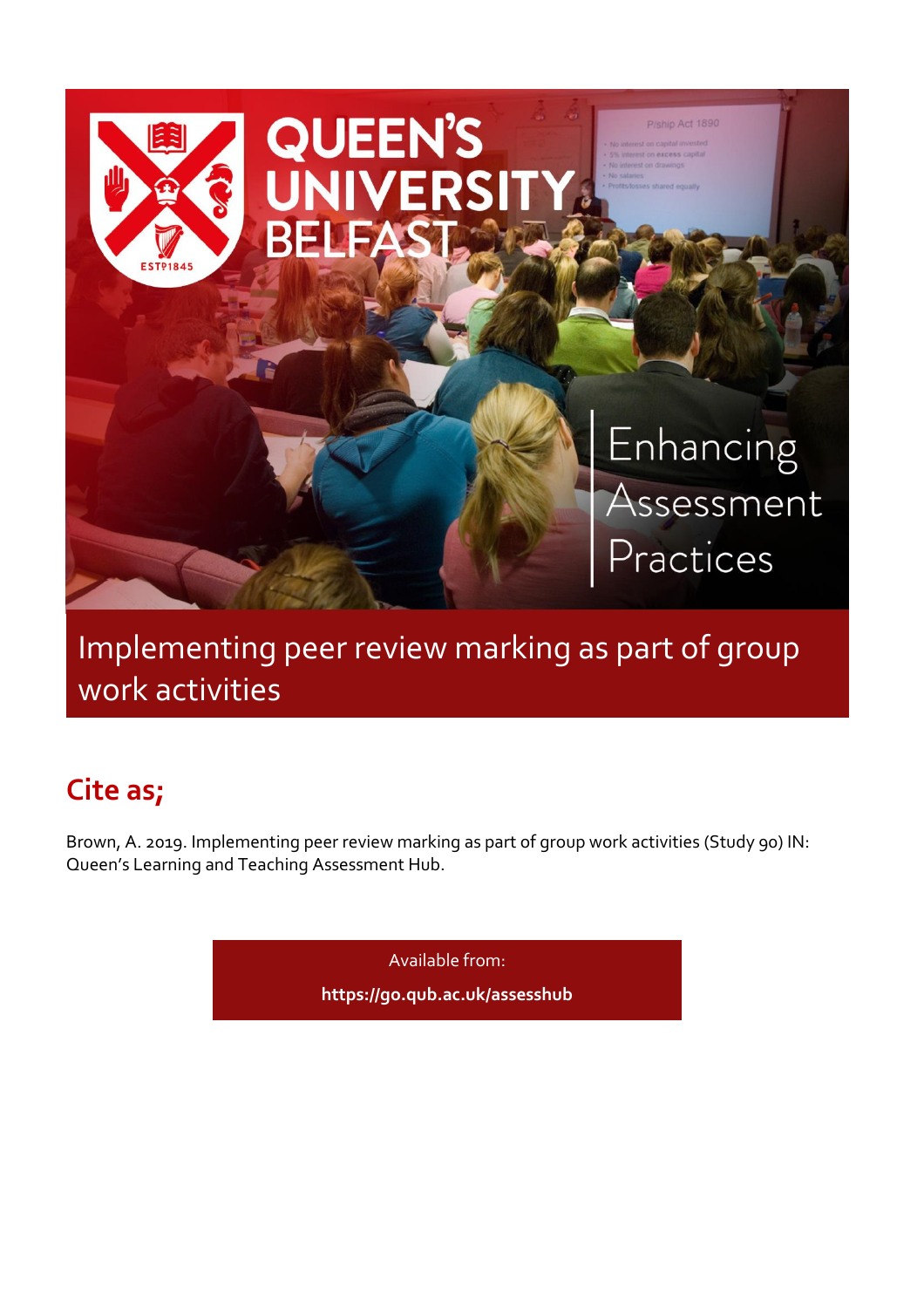### **Description | What was done?**

A team project assessment has been introduced to a mathematical modelling module to:

- 1. Meet a university requirement for coursework-based (non-exam) assessment
- 2. Enhance the skillset of the participating students
- 3. Reduce the marking burden on lecturers

Over a period of six weeks, the students work in teams of three or four (chosen by the lecturer) to write a short piece of computer code to solve a mathematical problem, generate and analyse results therefrom, and finally to compose a written report on the project. The assessment of the project is worth 50% of the module total (the other 50% coming from a class test). This 50% is broken into three components: 30% for the written report, 10% for an oral exam and 10% for the peer review mark.

The team project component has been employed in a compulsory Level 2 module– Introduction to Partial Differential Equations– for two years beginning in the 2017-18 Academic year. A total of 249 students have participated across the two years. In the most recent academic year, a class of 140 students were split into 39 teams.

Students on the mathematics pathway are often peculiarly solitary in their academic study, and until the introduction of such team-assessments there would have been many students who did not engage with their classmates at all. Given that many of our students go on to careers in the financial sector, this solitary approach was seen as a gaping hole in the students' preparation for life beyond university. Thus, in concert with several other skills-based modules, the team project was introduced to address this shortcoming.

### **Peer marking implementation**

At the conclusion of the project, students were provided with a spreadsheet to complete the peer marking. This spreadsheet was pre-populated with the names of the team members, and made available to each student for download from the VLE. Thus 39 unique spreadsheets (corresponding to the 39 teams) were prepared, and then duplicated for each member of a team, before being uploaded. This was accomplished using custom python scripts to generate and duplicate the files. The spreadsheets also contained several headings under which the students were to assign marks to their peers, a space for comments, and for a final mark for each team member. An excerpt from a sample spreadsheet is shown below. Students received instructions to give a mark out of 5 in each box.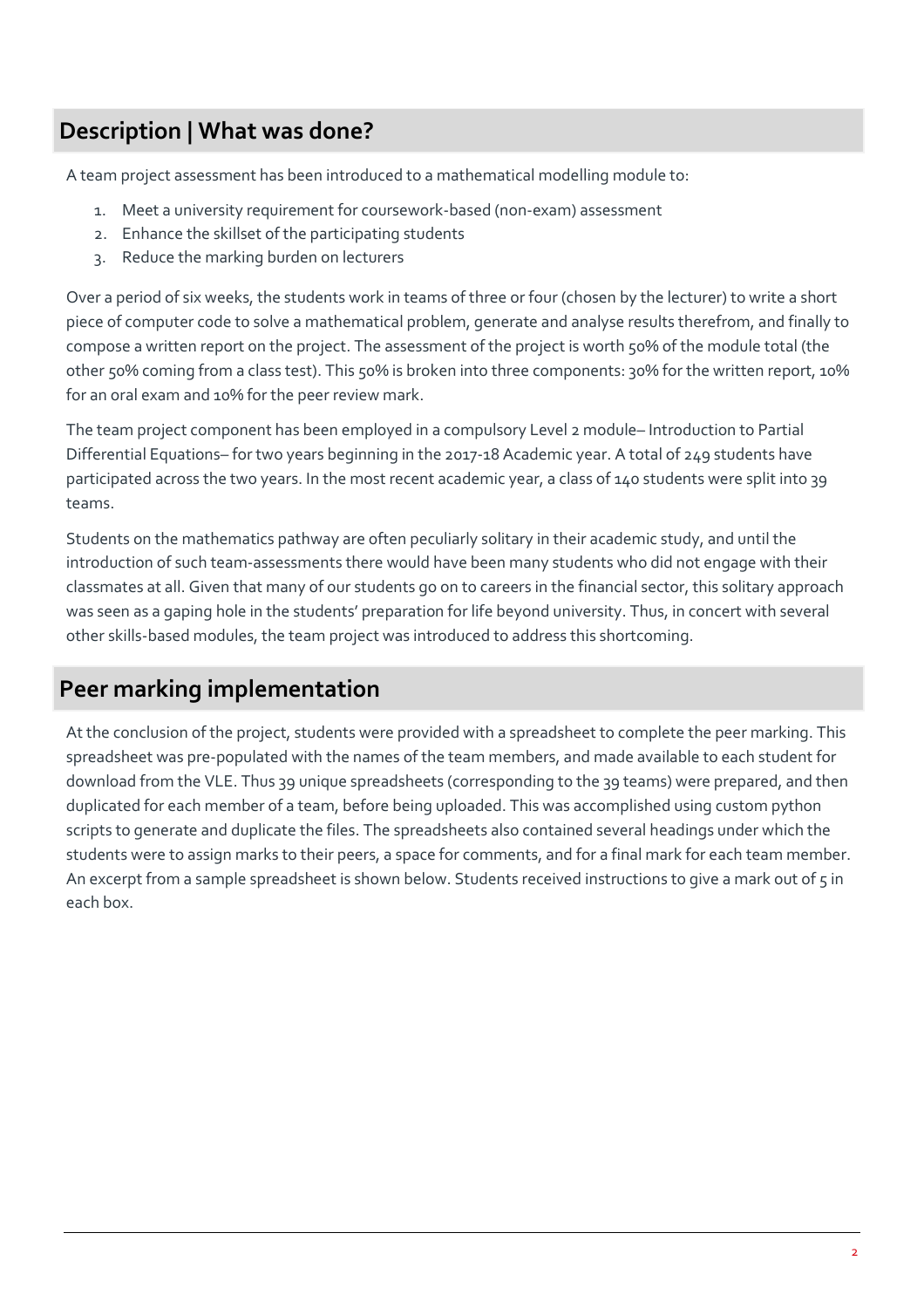| TEAM: A1                                                                                      |                    |                                                                                                                                                                                             |                                                                                                                                                                                                  |                                                                                                                                                                                     |
|-----------------------------------------------------------------------------------------------|--------------------|---------------------------------------------------------------------------------------------------------------------------------------------------------------------------------------------|--------------------------------------------------------------------------------------------------------------------------------------------------------------------------------------------------|-------------------------------------------------------------------------------------------------------------------------------------------------------------------------------------|
|                                                                                               | NAME: Harry Potter | <b>Hermione Grainger</b>                                                                                                                                                                    | <b>Ronald Weasley</b>                                                                                                                                                                            | <b>Draco Malfoy</b>                                                                                                                                                                 |
| Attendance at group meetings                                                                  | 4                  | 5                                                                                                                                                                                           | 3                                                                                                                                                                                                | $\overline{\mathbf{3}}$                                                                                                                                                             |
| Contribution to meetings                                                                      |                    | 5                                                                                                                                                                                           | 3                                                                                                                                                                                                | $\mathbf 1$                                                                                                                                                                         |
| Contribution outside meetings                                                                 | 3                  | 5                                                                                                                                                                                           | 2                                                                                                                                                                                                | $\Omega$                                                                                                                                                                            |
| Idea suggesting (e.g. getting started, solving<br>difficulties)                               | 2                  | 5                                                                                                                                                                                           | 2                                                                                                                                                                                                | $\overline{\mathbf{3}}$                                                                                                                                                             |
| Extracting something useful from the ideas<br>(e.g. identifying trends, interpreting results) | 3                  | 5                                                                                                                                                                                           |                                                                                                                                                                                                  | $\overline{2}$                                                                                                                                                                      |
| Encouraging contributions from others                                                         | 2                  | $\overline{2}$                                                                                                                                                                              | 5                                                                                                                                                                                                | $2 \mid$                                                                                                                                                                            |
| <b>Comments</b>                                                                               |                    | Hermione drove the<br>whole process, without<br>her we wouldn't have<br>completed the project.<br>However, she was a bit<br>domineering, and wasn't<br>very good at listening to<br>others. | Ron was solid, but I feel<br>he could have worked a<br>little harder to prepare.<br>He was good value in the<br>meetings and did what<br>we asked him to, but<br>didn't show much<br>initiative. | Draco seemed to be<br>working against us rather<br>than for us. When he did<br>show up he was surly and<br>uncooperative, and he<br>didn't seem to want to do<br>what he was asked. |
| final score:                                                                                  | 3                  | 5                                                                                                                                                                                           | 4                                                                                                                                                                                                | 1                                                                                                                                                                                   |

In the first year, the spreadsheets were not prepopulated with the team names, but this made harvesting the resulting data from more than 100 spreadsheets a painstaking process, as there was no accounting for students misspelling their team-mates' names or using nicknames.

The spreadsheets were completed by the students, and then submitted online. Another custom python script was used to extract the data from the submitted spreadsheets and deposit a total mark for each student into a master spreadsheet.

The only mark which counted for the summative part of the assessment was the final score awarded in the last row. The other marks and comments were extracted, and each student then received a summary of all the marks and comments made by their team mates. A sample of this feedback is shown below.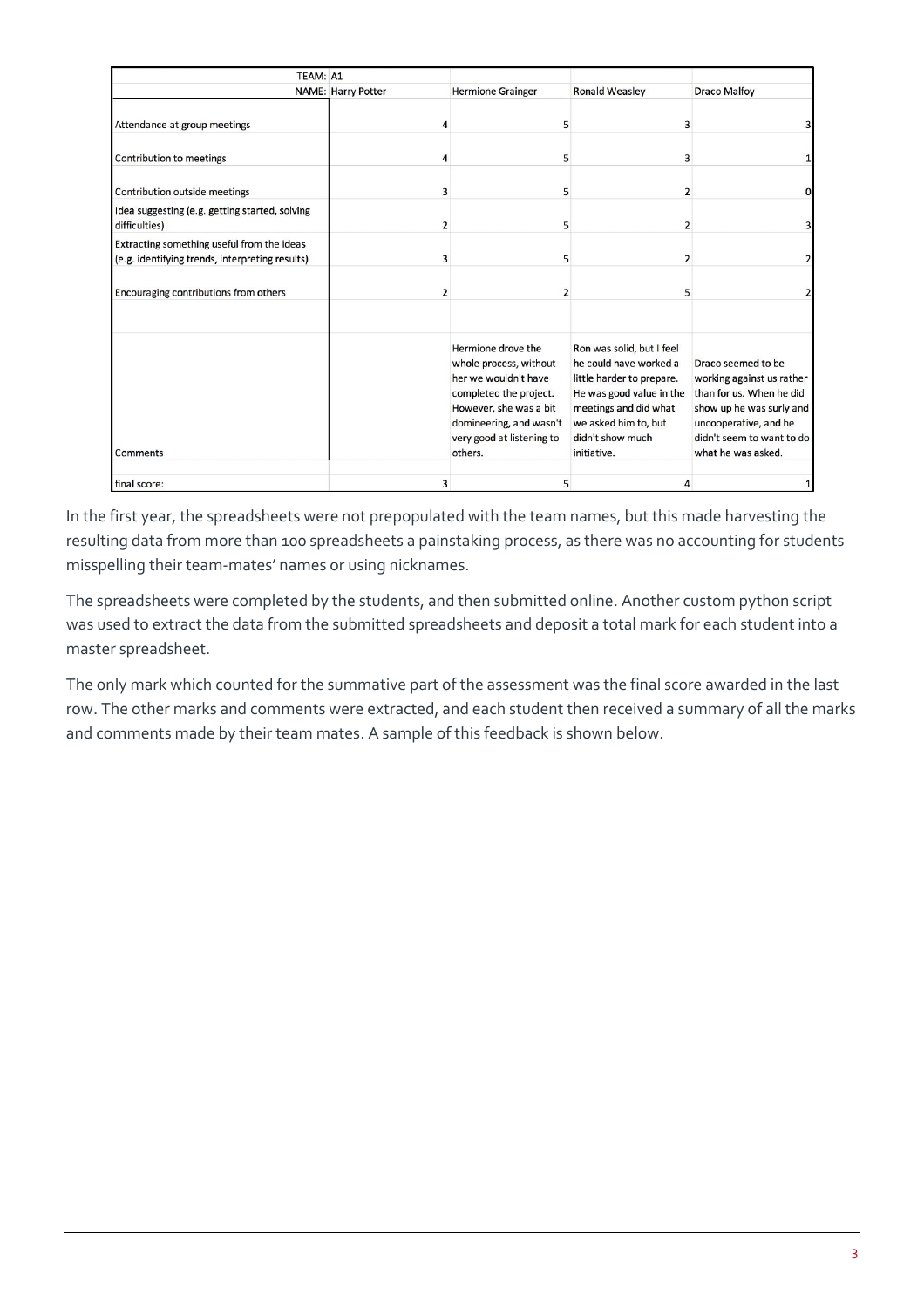#### AMA2008 project: peer evaluation feedback and scores

#### Peer evaluation scores for Lavender Brown

- Attendance at group meetings: 1.0
- Contribution to meetings: 2.0
- Contribution outside meetings:
- · Idea suggesting:
- Extracting useful knowledge:
- Encouraging participation: 1.0

Overall score: 4.0

#### Peer evaluation scores for Lavender Brown

- Attendance at group meetings: 5.0
- Contribution to meetings: 4.0
- Contribution outside meetings: 5.0
- · Idea suggesting: 4.0
- Extracting useful knowledge: 5.0
- · Encouraging participation: 5.0

Comments: 'Very reliable and organised and wrote her part of the write up very well.'

Overall score: 3.0

#### Peer evaluation scores for Lavender Brown

- Attendance at group meetings: 5.0
- Contribution to meetings: 4.0
- Contribution outside meetings: 4.0
- · Idea suggesting: 4.0
- Extracting useful knowledge: 3.0
- Encouraging participation: 4.0

**Comments:** 'Very organised; came to meetings prepared and with a clear idea of that we needed to do; worked on the theory and conclusion, as well as the other sections; a very good team member.

Overall score: 3.0

#### Peer evaluation scores for Lavender Brown

- Attendance at group meetings: 5.0
- Contribution to meetings: 3.0
- Contribution outside meetings: 4.0
- · Idea suggesting: 3.0
- Extracting useful knowledge: 4.0
- Encouraging participation: 5.0

#### Overall score: 3.0

The total number of marks given by each team member was capped so that, if distributed equally, each member would obtain a mark of 3.25/5 (i.e. 65%). For a team of 4 this meant that the total number of marks available was 13. The way the spreadsheets were set up, students could see the number of marks remaining to be allocated, and were prevented from allocating more than the maximum. Additionally, the spreadsheet rules ensured noone could award a mark higher than 5 or lower than zero. Finally, we note that the students were asked to assign a mark to themselves. The idea here was to force the students to think realistically about the contribution of every team member, including themselves, rather than simply awarding full marks to everyone in the team. The students' self-mark was counted towards their final mark, but as discussed below, it is debatable whether this is advisable or not.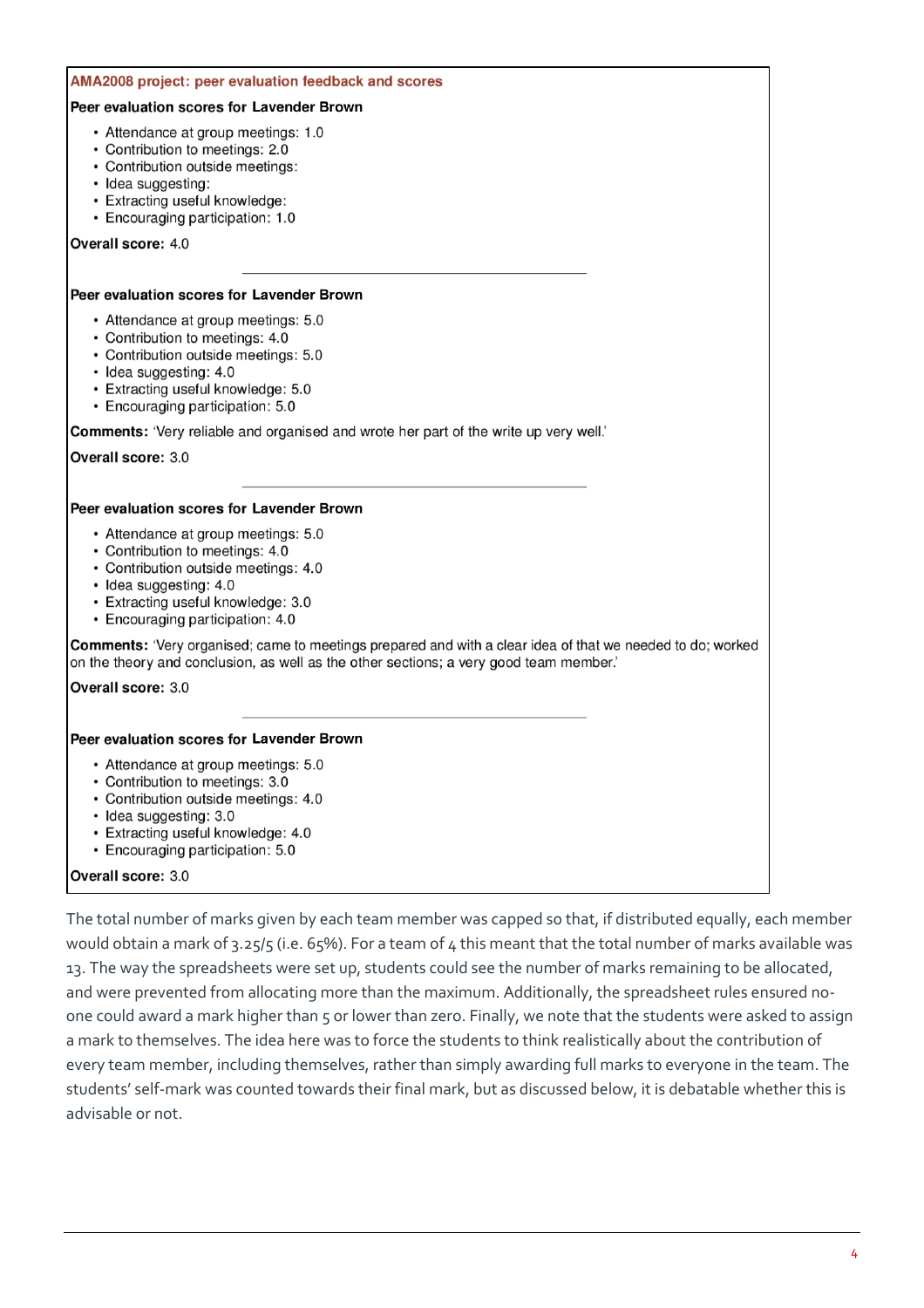### **Results**

The average mark (as it must be by design) was 65% with a standard deviation of 15%. In general, there was good agreement between team members as to the distribution of marks among their peers, but more than 50% of the class awarded themselves a score 2 marks higher than their team awarded them. As can be seen from the plot below, there is a good correlation between the peer mark and the overall performance of the students but, as would be expected, there is a large number of students obtaining slightly higher for the peer mark.



## **Shortcomings of the marking scheme**

It is arguable that there are two major flaws with the way the marking was implemented. The first is that by retaining the mark they award themselves students are encouraged award themselves full marks at the expense of a truthful reflection of the work done by the team. Although there was a noticeable trend for people to award themselves marks higher than their team mates awarded them (on average by two marks), it was never because they gave themselves full marks. Rather, it seems that students rated themselves as 'about average' even if their team mates thought their performance warranted a much lower score. Because the self-mark is worth only one quarter of the 10 percentage points available for the exercise, students over-estimating their contribution gained, on average, a single percentage point by doing so. At most, they could have gained 2.5 points (if their team mates awarded them 0 and they awarded themselves 5), so the potential pitfall is not catastrophic as far as the final marking is concerned. The advantage of counting the student's self-mark is that it encourages a more realistic reflection on the performance of the team.

The second flaw is that there is no accounting for the quality of the work being done. It would be possible (and indeed quite likely) for a strong student in a strong team to obtain a lower mark than a relatively weak student who happened to find themselves in a weak team. However, this could rather be seen as a strength of the approach. It allows the students to view the 'team-work' aspect as a skill to be honed in its own right, separately from the technical aspects of the project. Furthermore, it is arguable that a student taking the lead in a weak team is perhaps worthier of reward than one doing so in a strong team.

It has been mooted that the peer-review mark could be used more creatively than simply as a flat mark added to the student's project total. The argument is that if a student has contributed substantially more (or less) to the project, it is unfair that they receive the same mark for the final report as their less (or more) diligent team mates. One suggestion is that the peer-mark might be used to scale the report mark by some factor. Take, for example, two reports obtaining a mark of 20/30. In a team where the peer marks were awarded equally, all members would obtain 20/30, but in a team where there was a clear disparity of contribution, the person awarded the highest mark would obtain (say) 23/30, while the one awarded the lowest mark would receive 17/30.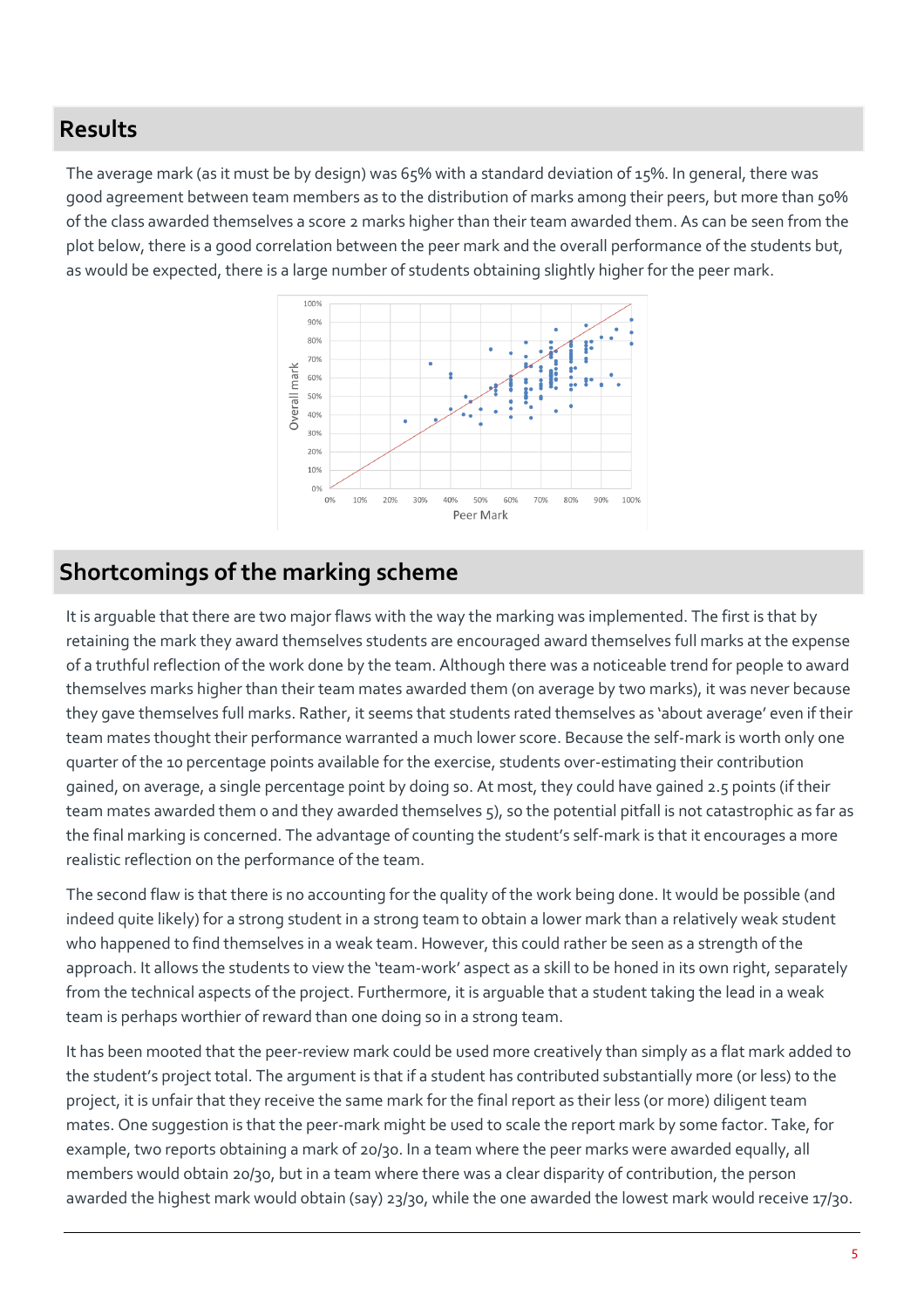These numbers are chosen somewhat arbitrarily, and having not applied it in earnest to a cohort I cannot comment on how well it might work. I include this information only as a point of interest for others who might wish to try it.

# **Student performance**

In the first incarnation of this module, students completed an individual report on the work done by the team. In this latter instance, allowing the students to complete a joint report on the project improved the standard of writing improved substantially. It was also apparent that students were able to complete substantially more work as a team, than they were as individuals. In the oral exam, the whole team were examined together. The teams that performed best in this component demonstrated some degree of specialisation: i.e. one member took responsibility for the programming aspects, while another took the lead in interpreting the results etc. Interestingly, while there was a very slight trend for better performing teams to have a larger disparity in the distribution of peer marks, this effect was tiny. In other words, the students' assessment of their team mates' performance was largely independent of how successful the project was.

The response to the team project in the module evaluation questionnaire was largely positive, however several students commented that the allocation of the teams was unfair: *'Don't put us in groups with people who can't code!'* wrote one student. While this is an inevitable pitfall in an assessment of this type, we took two steps to address this in the second instance of the module. The first was to provide a one-day crash course in programming skills for students who had not taken the pre-requisite module in the previous year. The second step was to assign the teams so that there were at least two members in every team who had taken the programming course in the previous year.

While these particular steps are specific to this project, in designing your own team project it is worth thinking about the skills and knowledge required, whether everyone will have the same background and training, and if there are any pre-emptive steps which may balance the teams more fairly.

From the perspective of the lecturer the introduction of the team project and specifically the team report saw a substantial improvement in the quality of the work submitted. Indeed, the average mark in the project climbed from 62% in the first year to 68% in the second. Importantly, also, the amount of work was substantially reduced, both in terms of marking (39 projects to mark instead of 109), and in administration, as the use of the python scripts to generate and harvest the peer assessment marks is essentially automatic.

# **Conclusion**

While team-based assessments may not be appropriate in all disciplines or for all modules, where they can be implemented they represent an opportunity for important skill development in students. There are two problems implicit in a team approach however: either unscrupulous students may parasitize their more diligent team-mates' work, or very strong students may dominate the team and discourage input from their peers. Including a peer-marking component can address both of these problems because students know they will be held to account for their contribution to the team dynamic. It also allows the assessment to differentiate the contributions of team members in a (hopefully) fair way,

In modules with a large number of students the practical overhead in collecting, collating the marks and redistributing feedback may be prohibitive. Automating the process with python scripts eliminates all of this overhead.